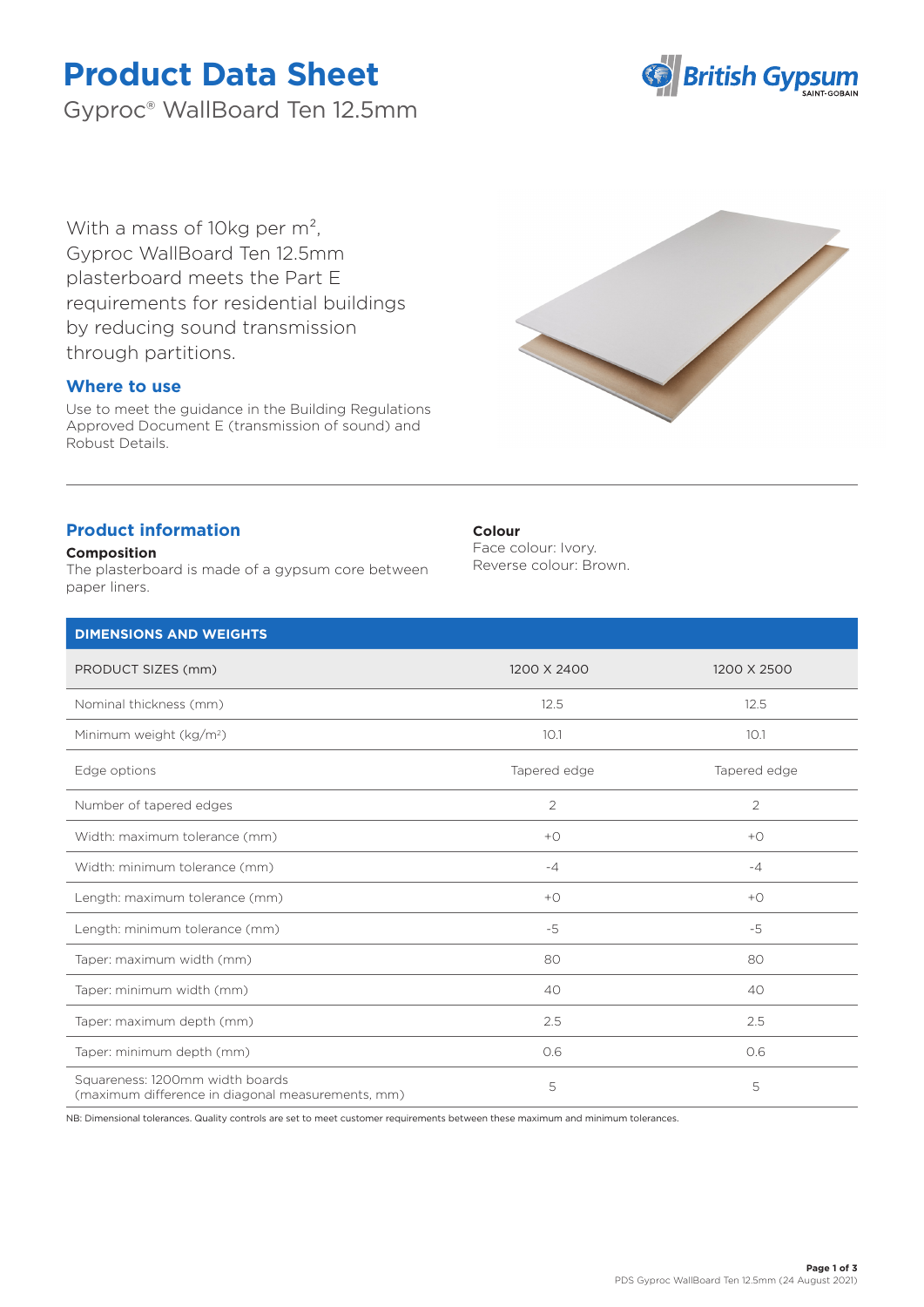# **Product Data Sheet**

Gyproc® WallBoard Ten 12.5mm



# **Performance**

Here we only provide performance information related to the product. Please see the White Book for system-dependent performance.

## **Standards**

EN 520:2004+A1:2009, Type D.

Declarations of Performance (DoP) available [Click here.](https://www.british-gypsum.com/DoP)

| Reaction to fire                                | A2-s1. d0 |
|-------------------------------------------------|-----------|
| Thermal conductivity (W/mK)                     | O 19      |
| Water vapour permeability $(u)$                 | 10        |
| Maximum continuous<br>temperature exposure (°C) | 49        |

# **Installation**

## **Effect of condensation**

The thermal insulation and ventilation requirements of national Building Regulations aim to reduce the risk of condensation and mould growth in new buildings. However, designers should take care to eliminate all possibility of problems caused by condensation, particularly in refurbishment projects.

## **Cutting**

Either cut the board with a plasterboard saw, or score the front face paper with a sharp knife, snap it over a straightedge, then cut the back face paper. Cut holes for things like socket boxes using a utility saw.

## **Fixing**

Fix the board with the decorative side facing outwards to receive finishes. Install fixings at least 13mm from cut edges and 10mm from bound edges. Position cut edges at internal angles wherever possible. Stagger horizontal and vertical joints between layers by at least 600mm.

## **Jointing**

After fixing the board, start finishing it as soon as you can to limit the risk of damage or UV degradation to the paper liner. You can finish the board using jointing systems that comply with EN13963, including the Gyproc range.

## **Full-surface finishing**

After fixing the board, start finishing it as soon as you can to limit the risk of damage or UV degradation to the paper liner. You can finish the board using plaster that complies with EN13279-1, including the Thistle range.

## **Painting**

Start decorating as soon as possible after the finishing system is dry. Finish jointing systems with Gyproc Drywall Primer before painting.

#### **Wallpapering**

Decoration should start as soon as practicable after the finishing system is dry. Jointing systems should be finished with Gyproc Drywall Sealer before application of wallcoverings.

#### **Snagging and minor repairs**

For minor damage and dents, check that the board core isn't shattered. If it's intact, fill the damaged area with Gyproc EasiFill 60, allow it to set, then apply a second coat if you need to. When it's dry, sand it to a finish before redecorating the area.

For a damaged core, broken edges or extensive damage, repair and replacement procedures differ depending on the number of board layers and fire resistance of the system; please contact our Technical Support Team for specific advice.